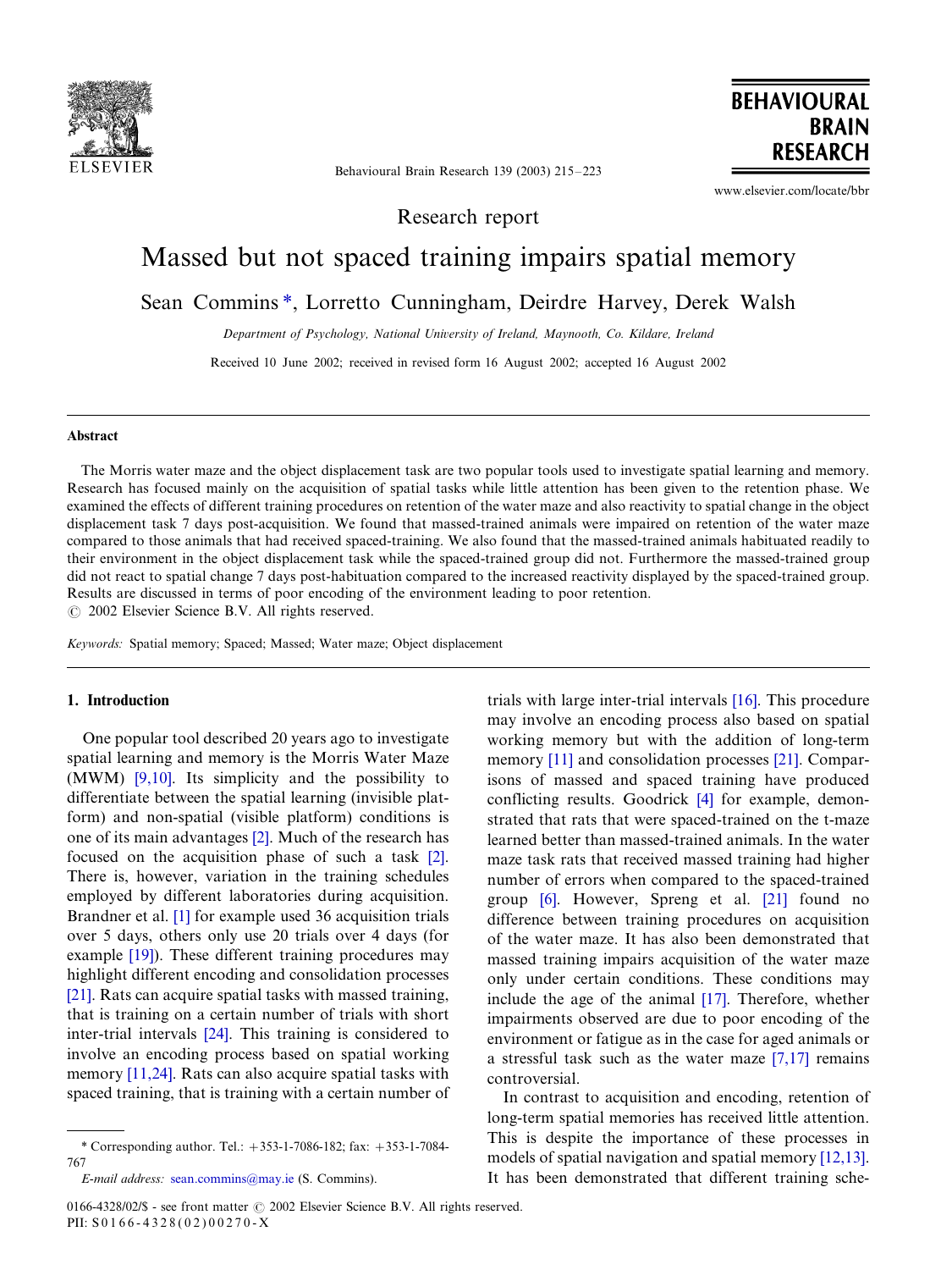dules not only affect acquisition but also retention of spatial tasks. Spaced training for example facilitates retention of spatial navigation in the water maze [\[21\]](#page-8-0). This effect, however, is observed only on long-term and not short-term retention. The effect is also age-related affecting adult and not adolescent rats. We will use the water maze task to determine the effects of massedtrained animals compared to spaced-trained animals on retention 7 days post-acquisition. We hypothesise that animals that receive massed training will be impaired on retention of the location of the platform. The spacedtrained animals will encode the environment better leading to better retention.

In a second experiment we will further test spatial ability of animals by using an object-displacement task [\[14\]](#page-8-0). This task examines exploration, spatial encoding and reactivity to spatial novelty. It is generally thought that this task is designed to estimate the ability of animals to encode spatial relationships among stimuli [\[14,22,23\].](#page-8-0) Furthermore, renewal of exploration after spatial rearrangement implies that the second arrangement is compared with an internal representation of the first arrangement and indicates the ability of animals to acquire and retain spatial knowledge [\[5\]](#page-8-0). We will use the object displacement task to determine the effects of massed-trained animals compared to spaced-trained animals on retention of an environment. An increased reaction to a spatial change should indicate a better encoding of the initial environment leading to better retention. This task will also eliminate any fatigue effects that might confound the water maze task. Finally this task will examine the differences in exploratory and encoding processes in massed compared to spacedtrained animals. We hypothesies that in the object displacement task both groups will habituate to the environment, although the spaced-trained group may habituate at a slower rate than the massed-trained group. We also hypothesies that the spaced-trained animals will react to the changed environment stronger than the massed-trained group.

# 2. Method

# 2.1. Experiment 1

# 2.1.1. Animals

Male Wistar rats (200–300 g; Bioresources Unit, University of Dublin, Trinity College) aged approximately 3 months were used as subjects. Rats were housed three per cage and were kept in a temperaturecontrolled room which was maintained on a fixed light-/ dark cycle. All rats were given free access to food and drink. All rats were well handled before experimentation and testing was carried out during the light phase.

# 2.1.2. Apparatus and procedure

The watermaze was a black circular pool (1.7 m diameter; 35 cm deep; water  $20 \pm 1$  °C) filled to 31 cm. Rats can escape the water by climbing on to a hidden platform (29 cm  $\times$  9 cm). The hidden platform was placed in the North Eastern quadrant of the pool and submerged 2 cm below water surface so it was invisible at water level; the location of the platform was fixed during the experiment. A curtain surrounded the water maze at a distance of 50 cm from the pool wall. Distal cues included two (60 W) lights suspended from the ceiling. One light was suspended from the NE corner, and the other from the NW position. Both lights were at a distance of 75 cm from the pool wall and at angles of approximately  $60^\circ$ . A rectangular sheet of black paper  $(55 \text{ cm} \times 81 \text{ cm})$  stuck to the curtain on the eastern side of the pool was also used as a cue. A computerised digital tracking system (EthoVision) recorded escape latencies and velocity during each trial (Noldus Information Technology, Wageningen, Netherlands).

Rats were randomly assigned to one of two groups:

Group 1: massed trained group  $(n=6)$ . Rats were placed into the water maze for 16 consecutive trials. Rats were allowed 60 s to find the platform; otherwise the rat was led to the platform by the researcher. The rat remained on the platform for 20 s. The intertrial interval was 10 s. All rats entered the maze from a pseudo-random starting position (North, South, East or West).

Group 2: spaced trained group ( $n=6$ ). Rats received 4 trials/day for 4 days. Rats were again allowed 60 s to find the platform and allowed to remain on the platform for 20 s. The inter-trial interval again was 10 s. All rats entered the maze from a pseudo-random starting position (North, South, East or West).

Various behavioural criteria were used to measure acquisition including escape latency and velocity. Retention was assessed 7 days after the end of the acquisition phase. Retention for both groups was assessed by removing the platform. The rat was then placed into the water maze from the South starting position and allowed to swim for 60 s. Percentage time spent in the platform area (on total time spent in the pool, i.e. 60 s) was used to measure retention. This was defined by a circular area centred at the platform with a radius of approximately 27 cm (body length of a rat). Percentage time spent (again on total time spent in the pool) in three other equivalent locations (NW, SW and SE) was also calculated.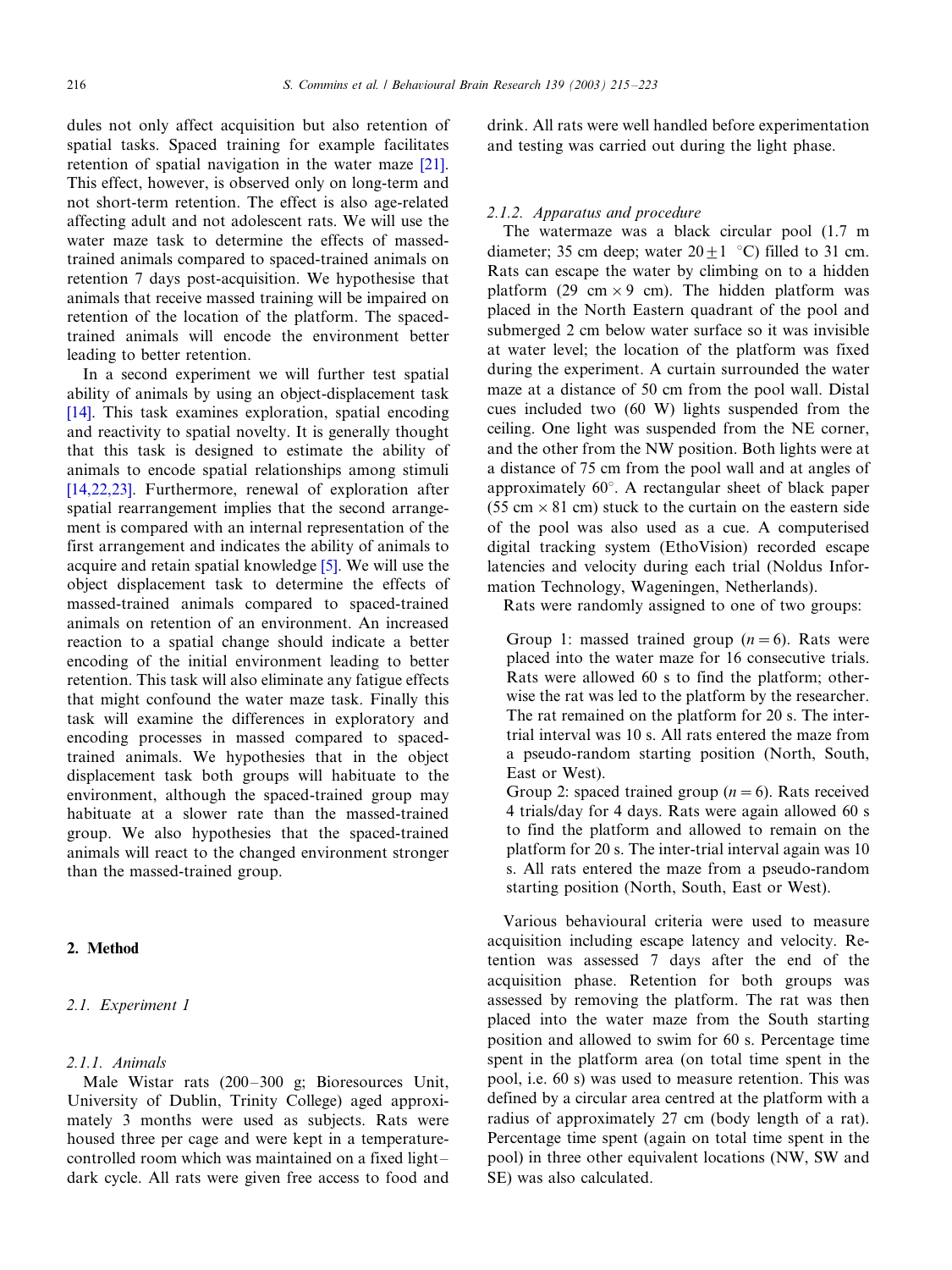# 2.2. Experiment 2

#### 2.2.1. Animals

Male Wistar rats (200-300 g; Bioresources Unit, University of Dublin, Trinity College) aged approximately 3 months were again used as subjects. Rats were housed three per cage and were kept in a temperaturecontrolled room which was maintained on a fixed light-/ dark cycle. All rats were given free access to food and drink. All rats were well handled before experimentation and testing was carried out during the light phase.

# 2.2.2. Apparatus

The apparatus consisted of a black circular fiberglass arena (diameter = 130 cm, height = 38 cm) resting on a table 70 cm above the ground and illuminated from above by a single lamp. Curtains surrounded the entire arena. During testing the experimenter, wearing a white laboratory coat stood at the side of the arena. Four objects were placed in a square formation at the center of the arena approximately 40 cm apart (see Fig. 1). The four objects included a rectangular plastic box (13.5 cm height  $\times$  27 cm length  $\times$  11 cm width), a concrete pillar (18.5 cm height  $\times$  12.5 cm diameter), a wooden tree stump (12 cm height  $\times$  8 cm diameter) and a plant in a glass vase (33 cm height  $\times$  10.5 cm diameter).

# 2.2.3. Procedure

Initially, each rat was allowed 1 min to explore the empty arena. The experimenter did not stand with the curtains during this phase. The four objects were then positioned (see Fig. 1).

Rats were randomly assigned to one of two groups:

Group 1: massed trained group  $(n=6)$ . Rats were placed in the center of the arena and given four consecutive trials to explore the arena. Each trial lasted 3 min. The inter-trial interval was approximately 20 min.

Group 2: spaced trained group  $(n=6)$ . Rats received 1 trial/day for 4 days. Each trial again lasted 3 min.

Various behavioural criteria were used to assess exploratory behaviour. The experimenter recorded the number of nose contacts each rat made with the individual objects. The path length of each rat was also recorded by a computerised digital tracking system (EthoVision). Retention was assessed 7 days after the end of acquisition. This consisted of a single trial (3-min duration) where the wooden block was moved towards the side of the arena (see Fig. 1). To eliminate the possible biasing factor of any olfactory cues, the experimenter handled every object.

# 2.2.4. Statistics

A series of repeated ANOVAs were used. Where appropriate independent and/or dependent  $t$ -tests were also used. All statistics were carried out using SPSS (version 10).

# 3. Results

#### 3.1. Experiment 1

# 3.1.1. Water maze acquisition

Both the massed-trained group and the spacedtrained group acquired the water maze. [Fig. 2](#page-3-0)a demonstrates that the mean escape latencies decreased over the 16 trials (averaged over four trials) for the massedtrained group. [Fig. 2a](#page-3-0) also displays a decrease in escape latency for the spaced-trained group. A two-way repeated measures ANOVA with training condition (massed vs. spaced) as the between-group measure and acquisition session as the within-group measure revealed



Fig. 1. Layout of the environment in experiment 2 during habituation (acquisition) and retention phase.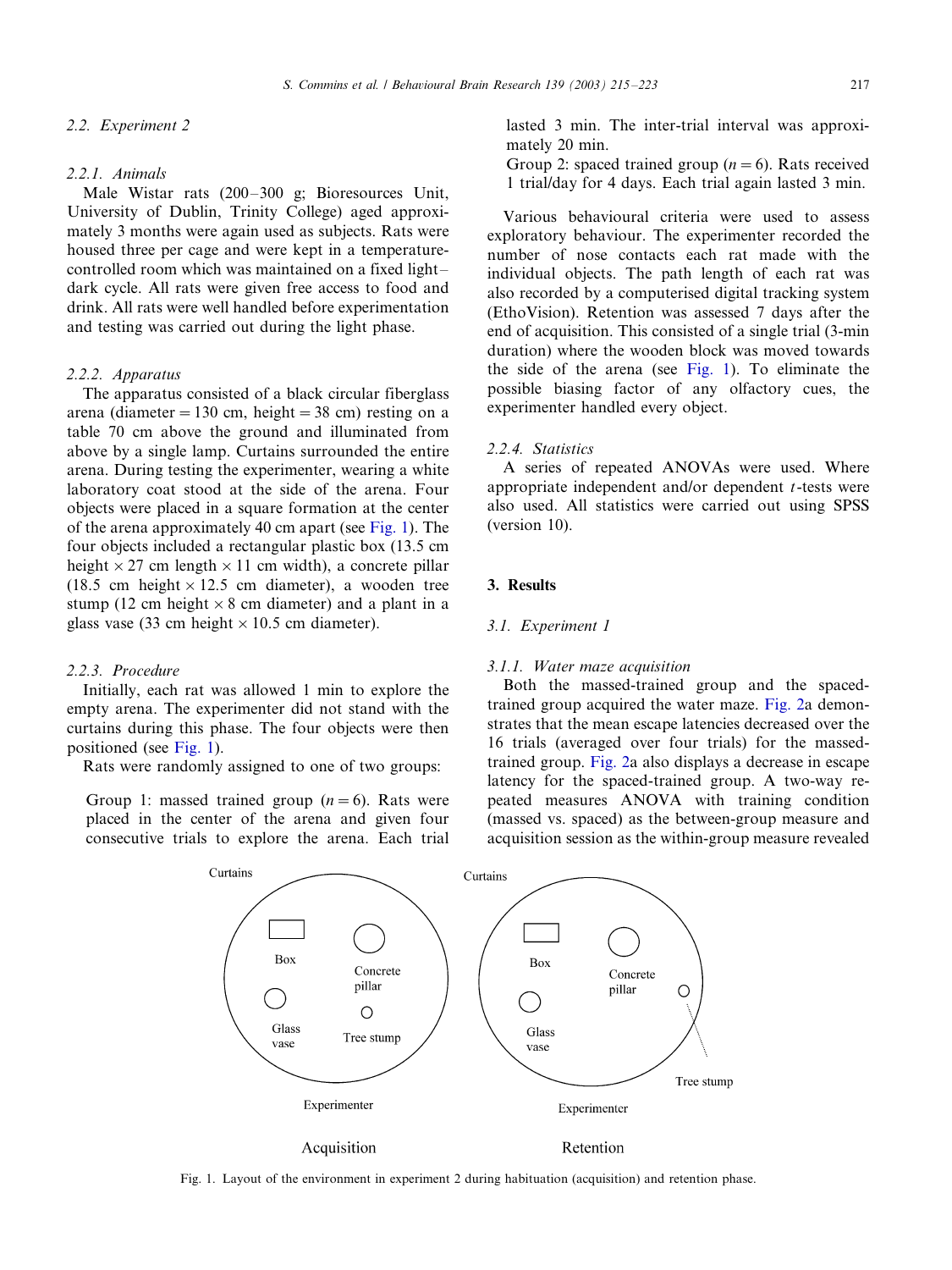<span id="page-3-0"></span>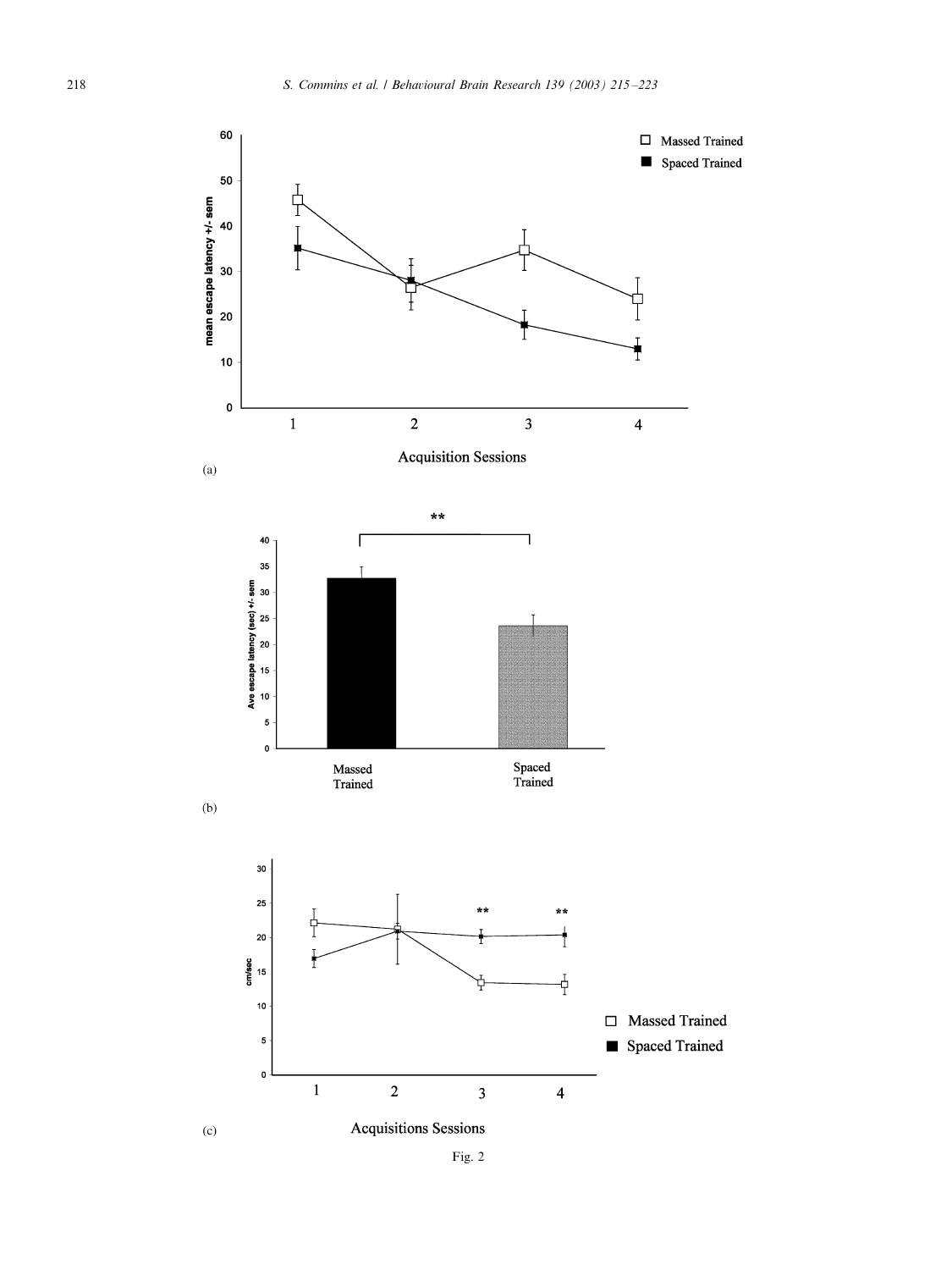a significant effect of training condition (see [Fig. 2b](#page-3-0);  $F = 9.191$ , df = 1, 177,  $p < 0.01$ ). This demonstrates that the spaced-trained group had lower escape latencies than the massed-trained group. There was also a significant effect of acquisition session ( $F = 8.919$ , df = 3, 177,  $p < 0.01$ ). There was, however, no interaction effects.

[Fig. 2](#page-3-0)c demonstrates a decrease in velocity over the 16 trials (averaged over four trials) for the massed-trained group. The mean velocity for the first four trials was  $22.15 + 2.01$  cm/s. This decreased to  $13.18 + 1.46$  cm/s for the final four trials. In comparison, the velocity of the spaced-trained group on the first day of acquisition was  $16.95 + 1.3$  cm/s. This increased to  $20.39 + 1.7$  cm/s on the final day of acquisition. A repeated-measures ANOVA with training condition as the between-group measure and acquisition session as the within-group measure revealed a non-significant effect of training condition ( $F = 1.648$ , df = 1, 177 p > 0.05), and a nonsignificant effect of acquisition session ( $F = 1.687$ , df = 3, 177,  $p > 0.05$ ). However, there was a significant Condition  $\times$  Session interaction (F = 3.295, df = 3, 177,  $p < 0.05$ ). Subsequent t-test analysis for between conditions revealed that the massed-trained group was significant slower than the spaced-trained group (see [Fig. 2](#page-3-0)c) on acquisition sessions 3 and 4 ( $t = 4.54$ , df = 46,  $p < 0.01$ ;  $t = 2.881$ , df = 46,  $p < 0.01$ , respectively).

# 3.1.2. Retention of water maze

[Fig. 3](#page-5-0)a reveals that animals that were spaced-trained spent significantly more time swimming in the platform area (NE,  $17.57 \pm 3.7\%$ ) than animals that were massedtrained  $(6.6+2.6%)$ . An independent t-test confirmed this finding;  $t=-2.39$ , df = 10,  $p < 0.05$ . There were no significant differences in the amount of time spent swimming by either group in any of the other 3 equivalent areas  $(t=0.452, df=10, p > 0.05; t=$  $-0.691$ , df = 10, p > 0.05, t = 0.432, df = 10, p > 0.05; SW, SE, NW areas, respectively). [Fig. 3b](#page-5-0) shows representative swim paths taken by both massed- and spaced-trained groups during the retention trial.

# 3.2. Experiment 2

#### 3.2.1. Habituation

[Fig. 4a](#page-6-0) shows that animals that were given 4 sequential trials (massed-trained) habituated rapidly to the environment. The number of nose contacts made with the 4 objects decreased from  $35.5 \pm 3.7$  on the first trial to  $16+1.9$  on the fourth trial. This habituation was confirmed by a one-way ANOVA. There was an overall

significant difference between the trials  $(F=11.522,$  $df = 3$ , 20,  $p < 0.001$ ). Subsequent post-hoc tests (Tukey,  $p < 0.05$ ) revealed that there were fewer nose contacts with the objects on trial 4 compared to trials 1 and 2. There were also significantly fewer nose contacts on trial 3 when compared to trial 1. In contrast animals that were exposed to the environment for one trial for each of 4 days (spaced-trained) did not habituate (see [Fig. 4a](#page-6-0)) to the environment. The number of nose contacts with the objects went from  $22.16 \pm 2.57$  on day 1 to  $18.33 \pm$ 2.1 on day 4. Again a one-way ANOVA was used to compare the number of nose contacts across days. No significant difference was found between days  $(F =$ 0.404, df = 3, 20,  $p > 0.05$ ) suggesting an absence of habituation.

In order to compare both groups across habituation trials a two-way repeated measures ANOVA was carried out with training condition (massed vs. spaced) as the between-group measure and trial number as the withingroup measure. This revealed a non-significant effect of training condition (see [Fig. 4b](#page-6-0);  $F = 3.708$ , df = 1, 10,  $p > 0.05$ ). This suggests that the average number of contacts made by either group was similar over the habituation period. There was a significant effect of trial number ( $F = 9.201$ , df = 3, 30,  $p < 0.01$ ) and also a significant Condition  $\times$  Trial effect (F = 5.261, df = 3, 30,  $p < 0.01$ ). Subsequent t-test analyses for betweengroup differences revealed that the massed-trained group made significantly more nose contacts with the objects on trial 1 than the spaced-trained group  $(t=$  $-2.909$ , df = 10, p < 0.05). No other differences were noted.

Further analysis revealed no significant difference  $(t=-0.705, df=46, p > 0.05,$  see [Fig. 4](#page-6-0)c) between the groups on the average path length over the habituation period  $(1627.4+77 \text{ vs. } 1708.3+84.9 \text{ cm} \text{ massed and }$ spaced groups, respectively).

# 3.2.2. Reaction to a displaced object

Reaction to a displaced object (spatial novelty) was assessed 7 days post-habituation. [Fig. 5](#page-7-0)a reveals that animals that were spaced-trained made a significantly higher number of nose contacts with all objects when compared to the animals that were massed-trained  $(t=$  $-3.045$ , df = 10, p = 0.01). This is despite similar path lengths recorded by the two groups ( $t=-0.830$ , df = 9,  $p > 0.05$ , data not shown).

We then compared the number of nose contacts made with all the objects on the final day of habituation to those on the retention trial. A repeated measures ANOVA was conducted for the massed-trained animals.

Fig. 2. (a) Mean escape latency  $(s+S.E.M.)$  for massed-trained group and spaced-trained group during acquisition of the water maze task. Averages of four trials are plotted for the massed-trained group. (b) A bar chart displaying the mean escape latencies for both massed- and spaced-trained groups over the total acquisition period. (c) Total velocity (cm/s $\pm$ S.E.M.) of each group within 60 s allowed across the acquisition period.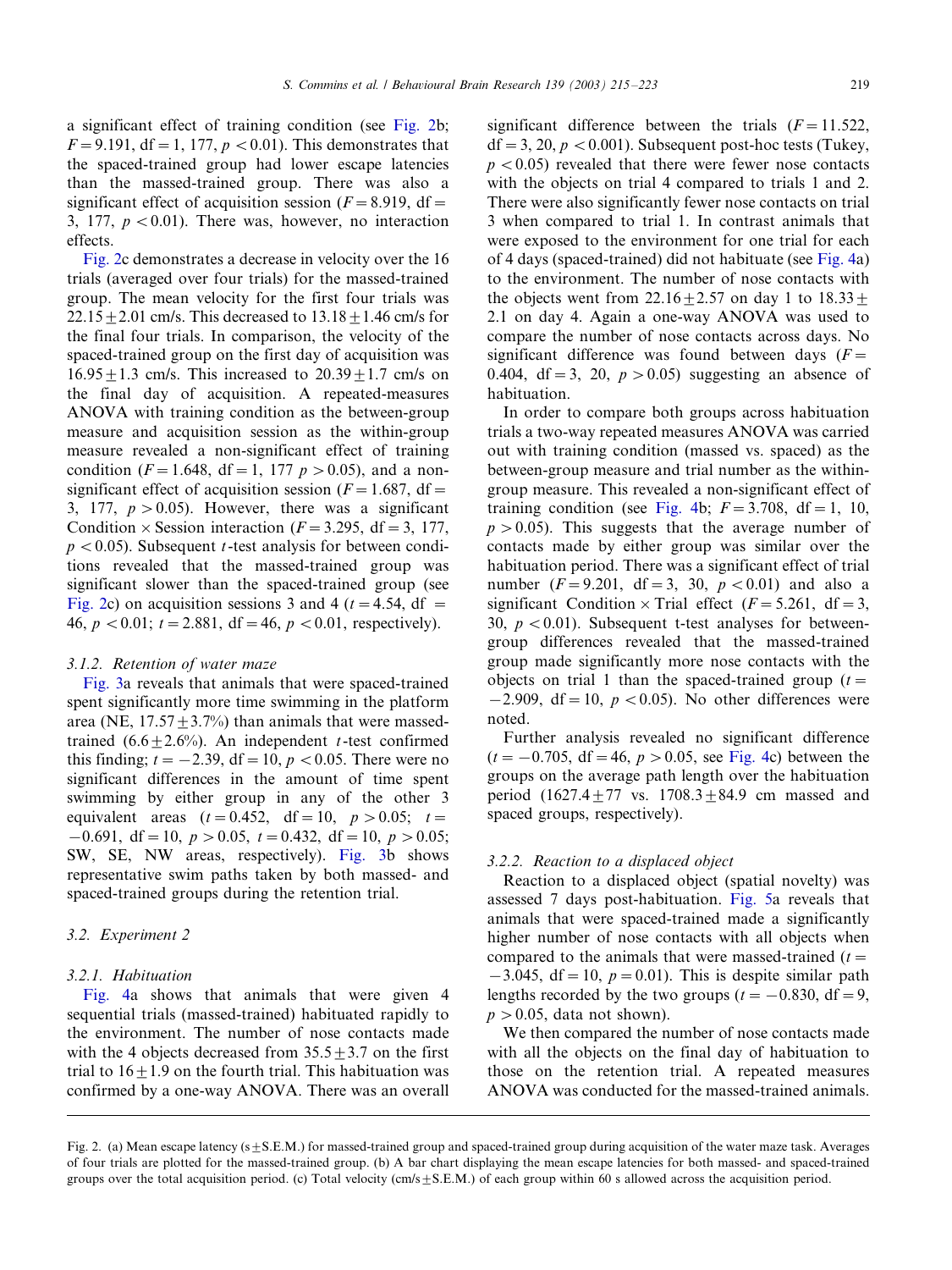<span id="page-5-0"></span>

Fig. 3. (a) A bar chart displaying the mean percentage time  $\pm$  S.E.M. spent in the platform area (NE) and the three other equivalent areas (SW, SE, NW) for both massed- and spaced-groups on the retention phase. (b) Representative swim paths for both groups are also displayed.

Object type (wood, plant, box and pillar) was used as the between-group measure and day (final day vs. retention) as the within-group measure. This revealed a non-significant effect of day ([Fig. 5b](#page-7-0),  $F = 0.244$ , df = 1, 20,  $p > 0.05$ ). There was a significant effect of object type  $(F=4.274, df=3, 20, p < 0.01)$ . There was also a significant Object  $\times$  Day interaction effect ( $F = 3.833$ ,  $df = 3$ , 20, p < 0.01). However, subsequent t-test analyses revealed no significant between-group differences (see [Fig. 5c](#page-7-0)). A further repeated measures ANOVA was conducted for the spaced-trained animals. Object type was again used as the between-group measure and day as the within-group measure. This revealed a significant effect of day ([Fig. 5b](#page-7-0),  $F = 6.64$ , df = 1, 20, p < 0.01). There was a non-significant effect of object type  $(F =$ 0.734, df = 3, 20,  $p > 0.05$ ). There was also a significant Object  $\times$  Day interaction effect (F = 5.006, df = 3, 20,  $p < 0.001$ ). Subsequent t-test analyses for between-

group differences revealed that the number of nose contacts made by the spaced-trained group with the displaced object (wood) significantly increased ([Fig. 5d](#page-7-0),  $t=-4.842$ , df = 5, p < 0.001) on the retention trial when compared to the final day of habituation. No other differences were noted.

## 4. Discussion

The experiments presented in this paper demonstrate that massed training impairs the ability of animals to retain a spatial memory of an environment. We have shown that animals that received massed training in the water maze subsequently spent significantly less time in the platform area compared to the animals that received spaced training. We have shown that the massed-trained animals were also slower to acquire the task both in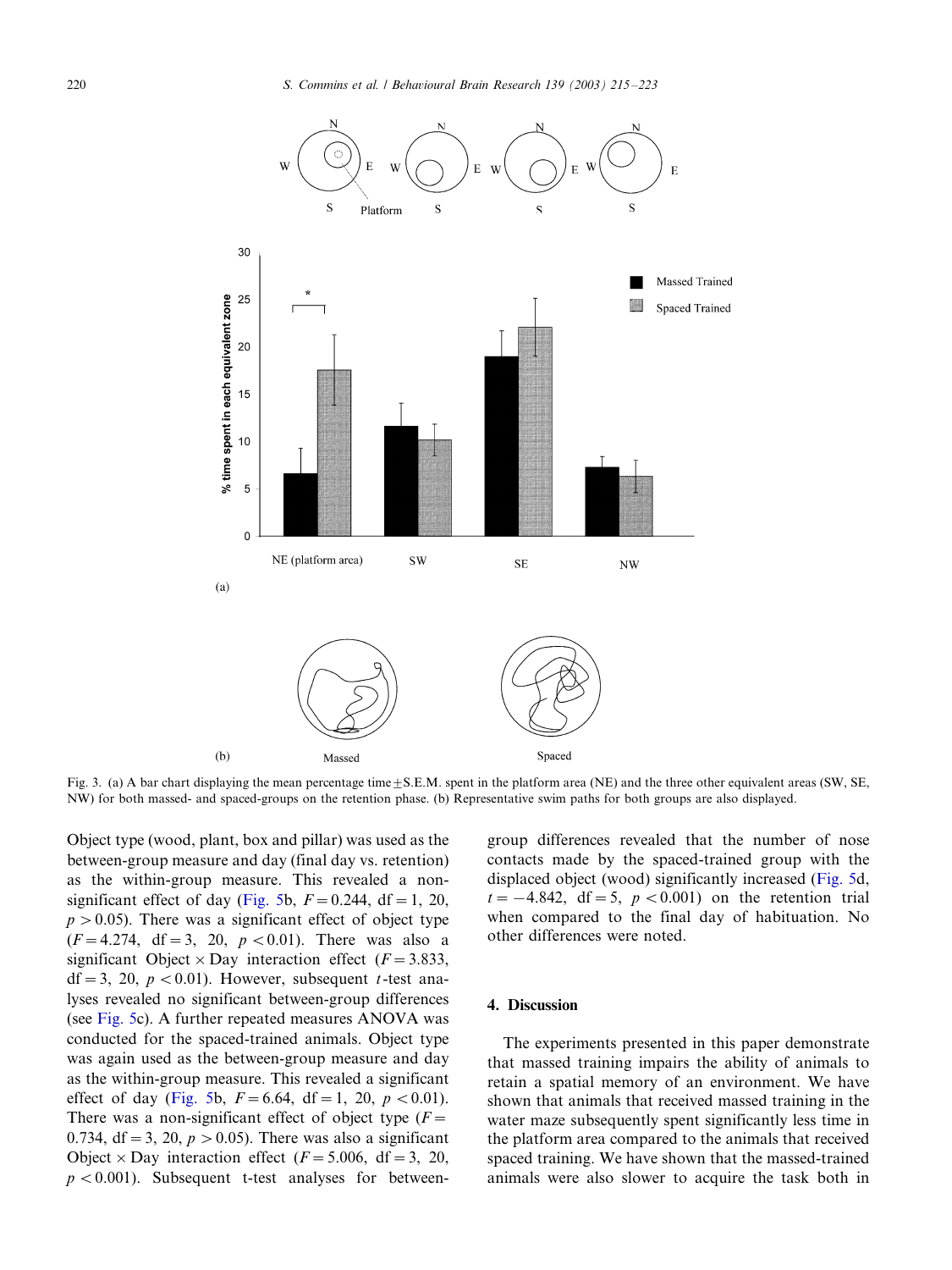<span id="page-6-0"></span>

Fig. 4. (a) Exploration and habituation patterns for massed- and spaced-trained groups. (b) A bar chart displaying the average number of nose contacts made with all objects over the total habituation period. (c) A bar chart displaying average distance moved for both groups over the total habituation period.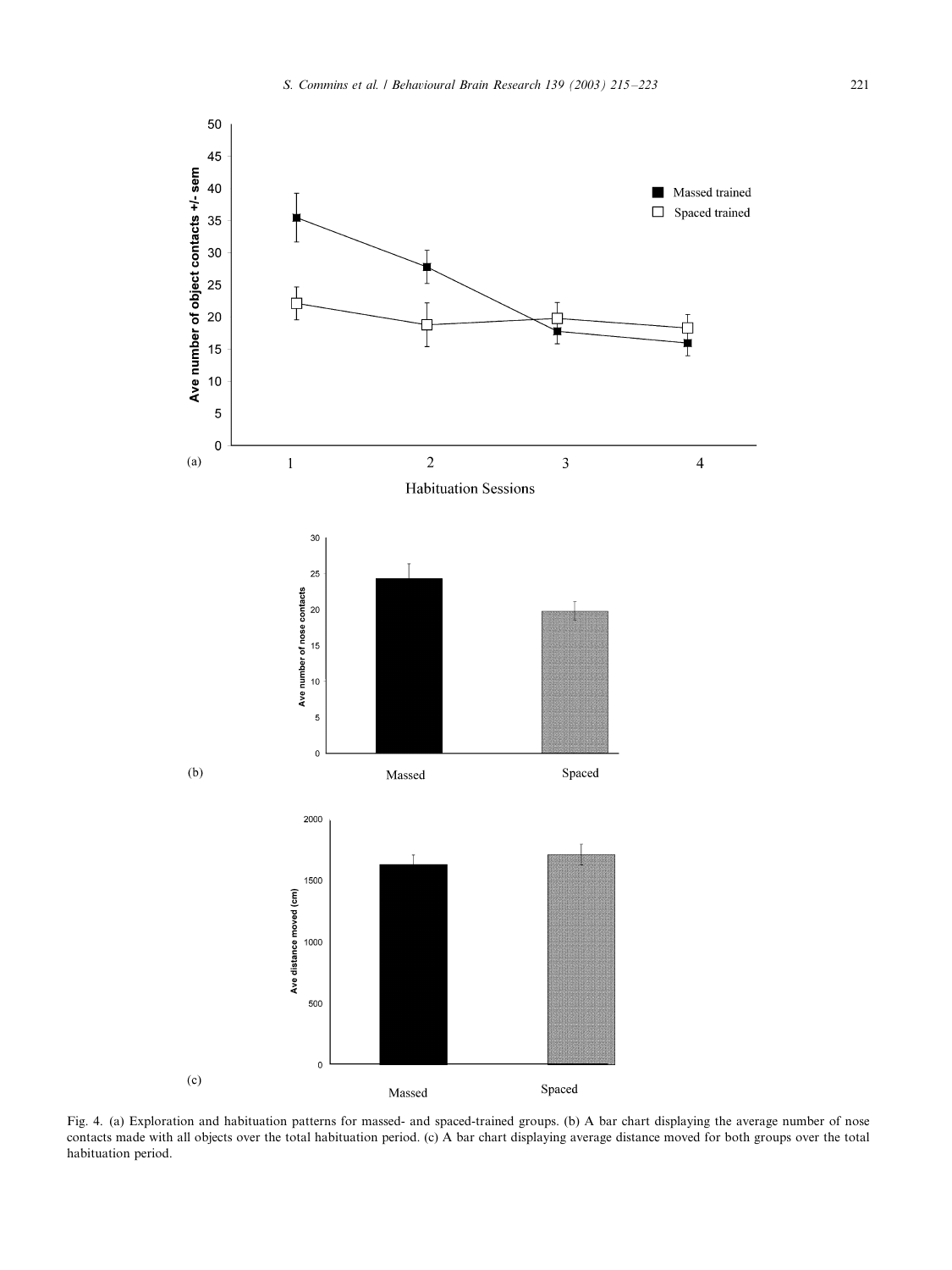<span id="page-7-0"></span>

Fig. 5. (a) A bar chart displaying the reactivity to all objects by massed- and spaced-trained groups during the retention phase. (b) A bar chart displaying average number of contacts made with all objects by both groups on the final day of habituation compared with the retention trial. (c) A bar chart displaying reaction to each object by the massed-trained group on the final day of habituation compared to the retention trial. (d). A bar chart displaying reaction to each object by the spaced-trained group on the final day of habituation compared to the retention trial.

terms of escape latency and velocity. Fatigue problems may account for poor retention. Although fatigue has been shown to be a source of behavioural impairment in some animals [\[7,17\]](#page-8-0), Spreng et al. [\[21\]](#page-8-0) did not detect any such manifestations. Instead these authors suggest that long-term retention impairments result from the lack of occasions for consolidation processes. This suggestion is similar to that provided by Morris and Doyle [\[11\]](#page-8-0) who accounted for the differences between massed and spaced-trained animals in terms of working and longterm memory differences. These suggestions may indeed contribute to the poor retention performance of the massed-trained animals but we would also attribute the impairment to poor encoding of the initial environment. This can be seen in the object displacement task.

The object displacement task requires animals to retain the spatial arrangement of the environment. Exploratory behaviour is a natural activity during which animals acquire spatial information about their environment [\[5\]](#page-8-0). When an animal is placed into an environment they explore it and any objects that may be present [\[14,15\].](#page-8-0) This exploration decreases over time as long as no change occurs [\[5\]](#page-8-0). We demonstrated that animals exposed to an environment with short inter-trial intervals (massed trained) habituate normally and their exploration of the environment decreases over trial number. However, animals that had 24 h between trials (spaced-trained) did not habituate and renewed their exploratory activity each day. Although the massedtrained animals made more nose contacts on the first trial of habituation compared to the spaced-trained group, this did not affect the overall habituation pattern. The habituation pattern still was evident from the second trial where no group differences were noted. Similarly Espejo [\[3\]](#page-8-0) reports that repeated exposure to the elevated plus-maze does not lead to habituation of exploratory or locomotor responses if tested either weekly or daily. We suggest that as the spaced-trained animals did not habituate, they renewed their exploration and built up a better spatial representation. This suggestion can be seen in studies involving aged animals. Shukitt-Hale et al. [\[20\]](#page-8-0) for example have demonstrated that old rats explored objects less than young rats and have decrements in the ability to build spatial representations of the environment and to use this information to detect changes in new spatial arrangements. The opposite also seems to hold true. 5-HT1B knock-out mice for example, show increased exploratory activity and also increased memory performance in the water maze [\[8\]](#page-8-0). It should be noted however that exploratory